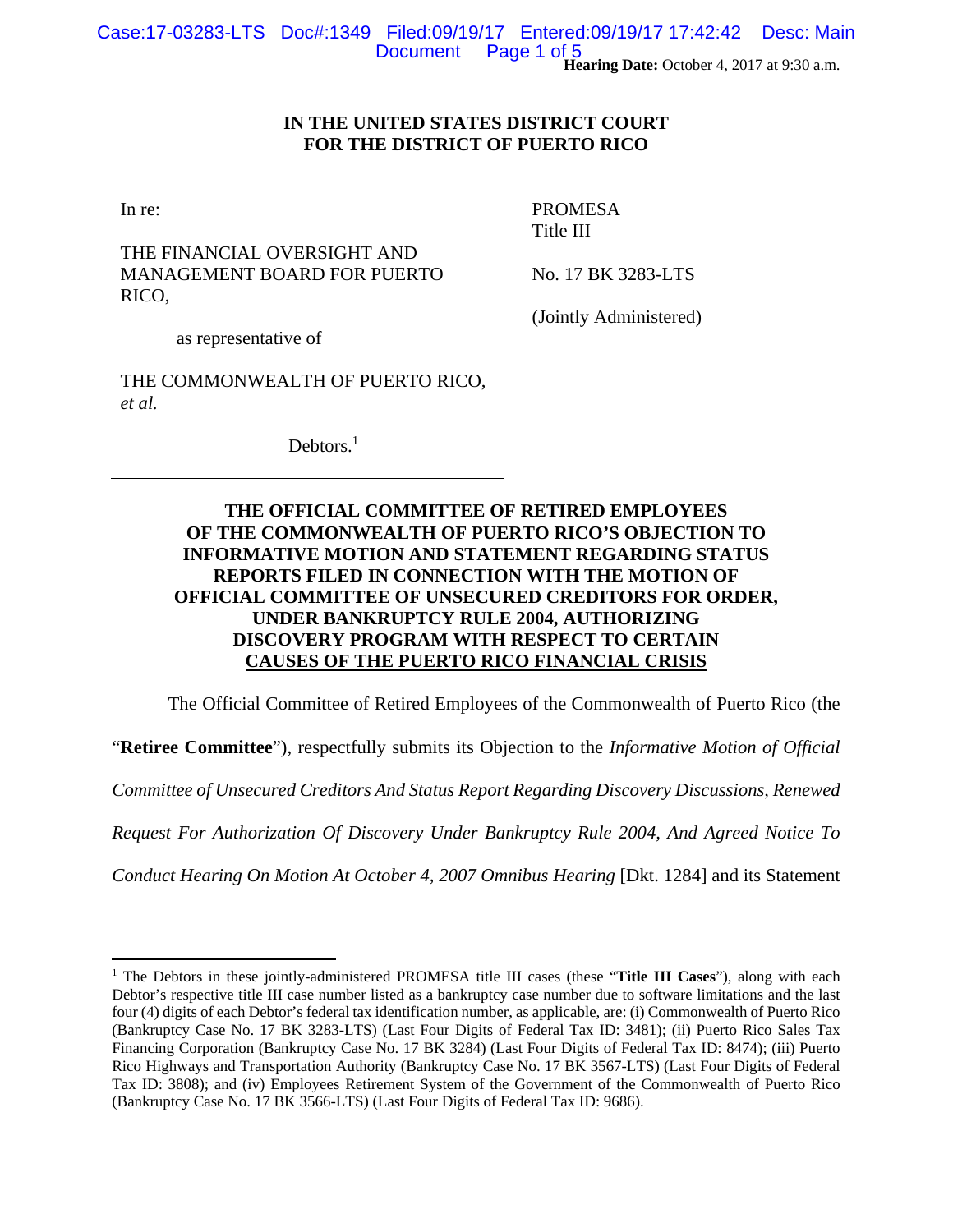## Case:17-03283-LTS Doc#:1349 Filed:09/19/17 Entered:09/19/17 17:42:42 Desc: Main Page 2 of 5

regarding the Status Reports filed by the Financial Oversight and Management Board ("**FOMB**") and the Unsecured Creditors Committee (the "**UCC**") [Dkts. 1289, 1284] in connection with the *Motion Of Official Committee Of Unsecured Creditors For Order, Under Bankruptcy Rule 2004, Authorizing Discovery Program With Respect To Certain Causes Of Puerto Rico Financial Crisis*  [Dkt. No. 706] (the "**2004 Motion**"). In support of this Objection, the Retiree Committee states as follows:

## **BACKGROUND**

1. On July 21, 2017, the UCC filed its 2004 Motion asking for leave to serve three Rule 2004 subpoenas. Although the motion only sought leave to serve three subpoenas, it was couched in much broader terms, proclaiming the UCC as the party who should be charged with commencing a whole-scale investigation into the causes of the Commonwealth's fiscal crisis. (*See* 2004 Motion ¶¶ 30-33.)

2. Both the Retiree Committee and the FOMB objected to the 2004 Motion. (*See* Dkts. 859, 806.) The FOMB argued that the UCC should not be allowed to issue Rule 2004 subpoenas until it had completed its own investigation of the issues and that it was in the process of hiring an independent investigator to conduct that investigation.

3. As the Retiree Committee addressed in its Objection, despite the UCC's rhetoric, the UCC is not the only statutory committee with an obligation to its constituents to examine these matters. Like the UCC, the Retiree Committee is a statutory committee with the same powers and duties under 11 U.S.C. § 1103. (*See* Dkts. 340, 338; *see also* 11 U.S.C. § 1102(a)(1).) Thus, *both* committees have investigative powers and duties and are authorized to, among other things, "investigate the acts, conduct, assets, liabilities, and financial condition of the debtor." 11 U.S.C. § 1103(c)(2). As the First Circuit explained in *Official Unsecured Creditors' Committee v. Stern*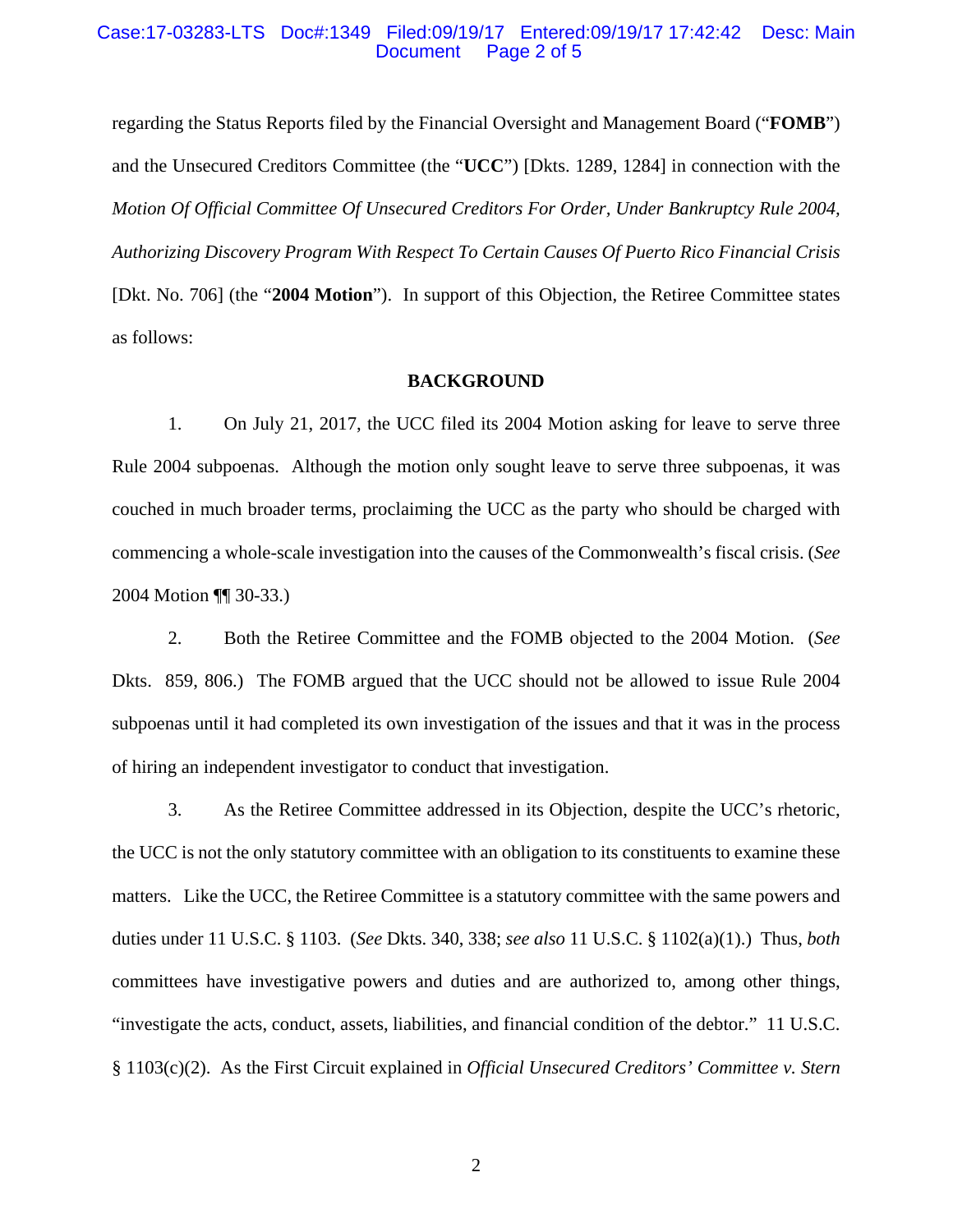#### Case:17-03283-LTS Doc#:1349 Filed:09/19/17 Entered:09/19/17 17:42:42 Desc: Main Page 3 of 5

*(In re SPM Mfg. Corp.)*, a committee appointed pursuant to 11 U.S.C. § 1102, like the Retiree Committee, "is a fiduciary for those whom it represents" and "is charged with pursuing whatever lawful course best serves the interests of the class of creditors represented."984 F.2d 1305, 1315 (1st Cir. 1993). Because the information sought may provide a basis to assert causes of action against certain parties or subordinate certain claims for the benefit of the Commonwealth's retirees, and thus will be critical in any negotiations about the terms of the Commonwealth's plan of adjustment, the Retiree Committee has an interest in these matters.

4. Thus, the Retiree Committee's concerns with the 2004 Motion do not relate to the need to investigate but rather with the procedures the UCC proposes, which do not allow for an *inclusive*, streamlined, efficient discovery process. The Retiree Committee agreed with the FOMB that the independent investigator to be hired by the FOMB should take the lead in issuing discovery and that the independent investigator should be required to consult with *both* statutory committees about its work plan, to allow the participation of *both* committees in examinations, and to share all discovered information with *both* committees, all without prejudice to the rights of *both*  committees to conduct *non-duplicative* discovery on matters that the independent investigator had not or would not address. In effect, the independent investigator would serve the role that an examiner has in a commercial chapter 11 case, wherein the examiner would normally consult with *both* committees.

5. On August 18, 2017, this Court held a hearing on the Rule 2004 Motions and Objections. It entered an Order which directed the FOMB and UCC to file a joint status report by September 12 and was without prejudice to the rights of the Retiree Committee "to request Rule 2004 authority or other relief." (Dkt. 1163 at  $\P$  6.)

6. The UCC and the FOMB were unable to reach any agreement; they could not even

3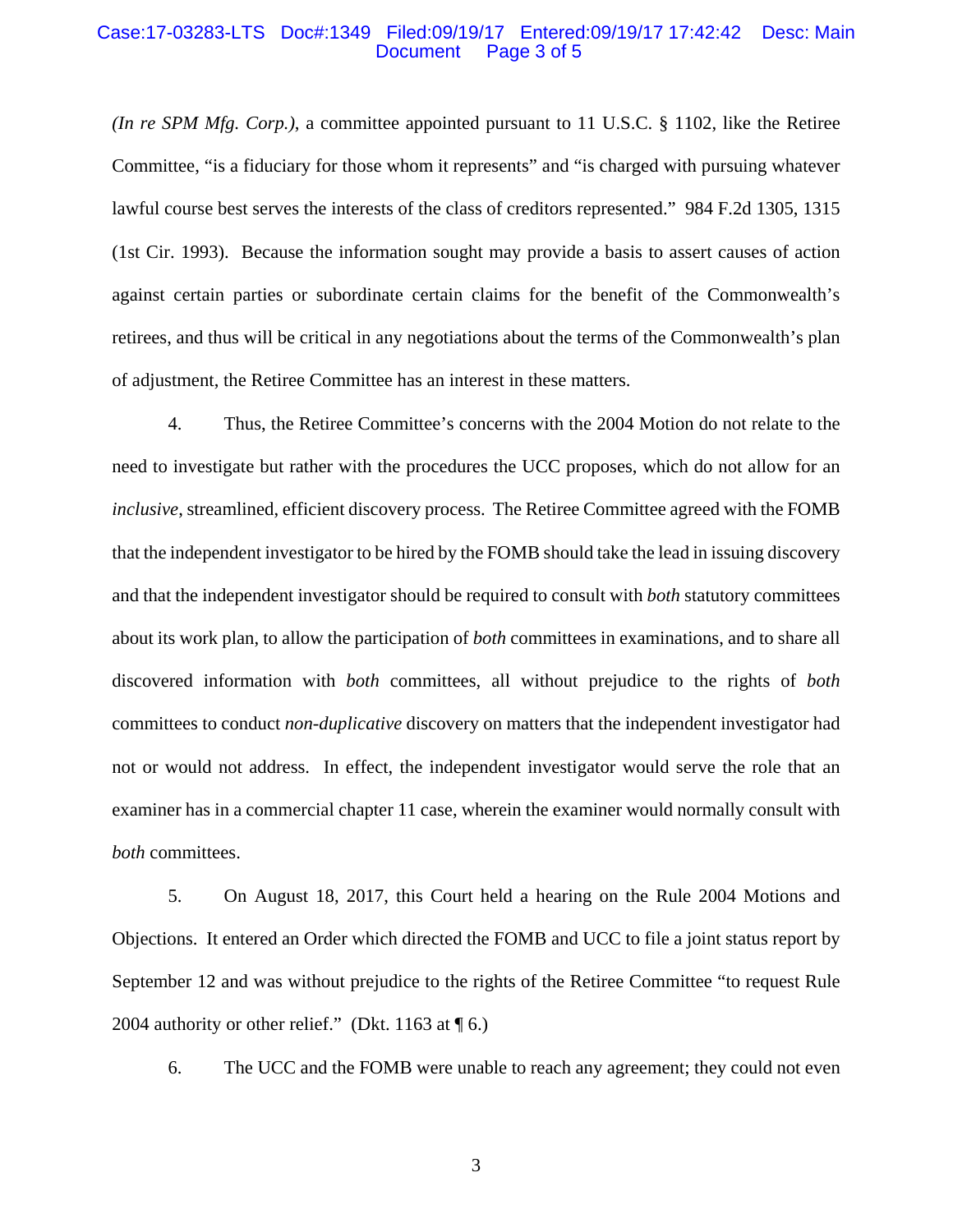### Case:17-03283-LTS Doc#:1349 Filed:09/19/17 Entered:09/19/17 17:42:42 Desc: Main Page 4 of 5

agree on the filing of a joint status report. Representatives of the FOMB's investigative firm, Kobre & Kim LLP, have met with the Retiree Committee about the Retiree Committee's participation in the investigation. The UCC has not.

## **OBJECTION**

7. The Retiree Committee is very concerned that the UCC has transformed what should be a collaborative process into a "turf" war over who should control the investigative process. This is not productive. It makes no sense for the FOMB, the UCC, and the Retiree Committee to conduct separate investigations of the same facts. The UCC attempts to justify the expense of separate investigations by claiming that because certain FOMB members have conflicts, the UCC should conduct the investigation. But the FOMB has screened those individuals from the investigation, appointing a subcommittee of FOMB members to oversee the work of an independent law firm. Absent concrete proof of a conflict problem in the future, that should be sufficient to avoid the expense of dueling investigations. For these reasons, the Retiree Committee refrained after the last hearing from filing its own Rule 2004 Motion, expecting that reasonable parties concerned with the limited resources of the Commonwealth would include both statutory committees in their discussions and reach common agreement on how the investigation would proceed. But that did not happen.

8. The Retiree Committee believes that the Court should therefore force the issue by denying the UCC's Rule 2004 Motion at this time, thereby requiring all parties to work together. The denial should be without prejudice so that if: (a) the FOMB's investigative firm does not include *both* committees in the investigative process, the aggrieved committee can move for the right to take Rule 2004 discovery; or (b) an actual conflict develops, that conflict can be brought to the Court's attention.

4